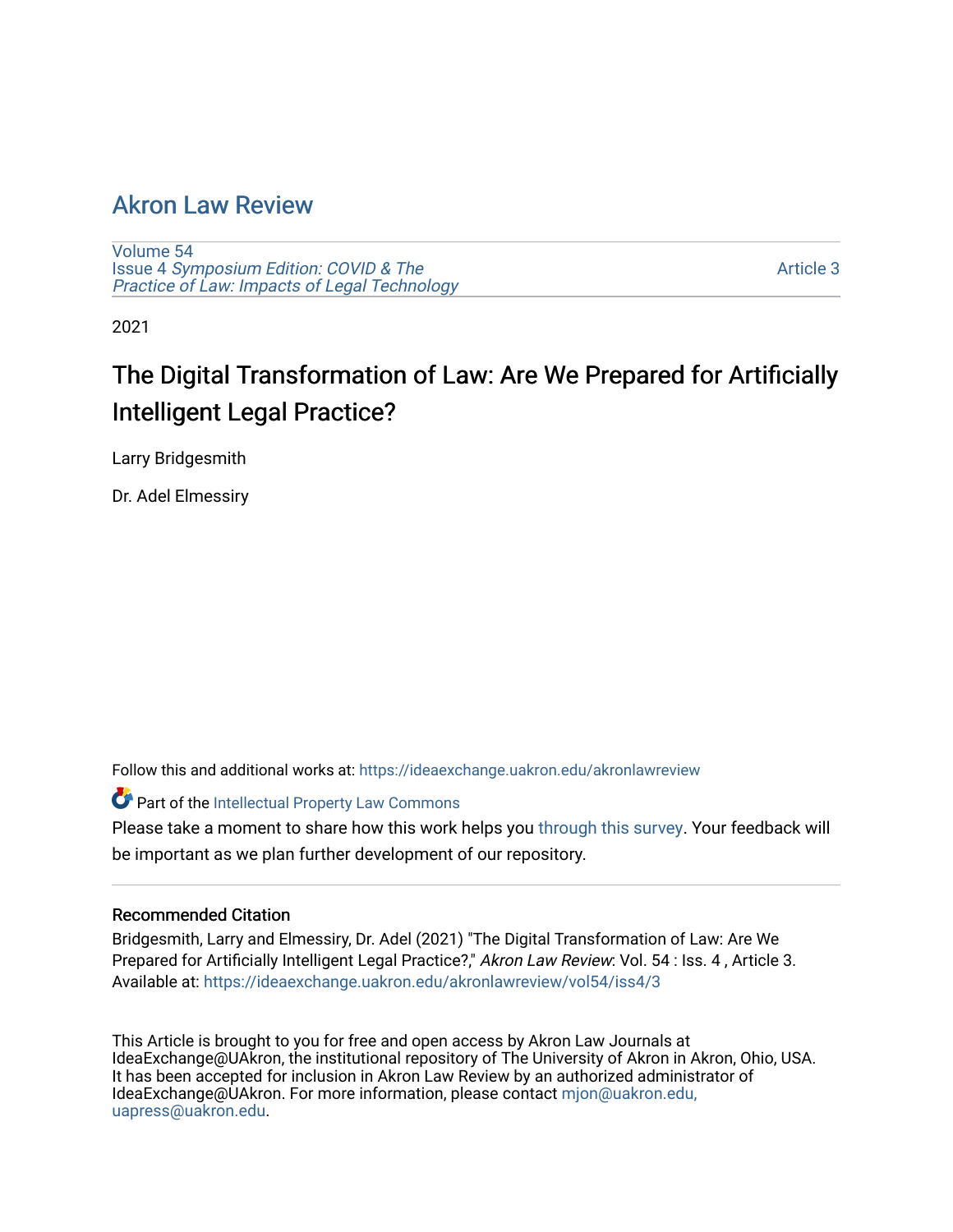## **THE DIGITAL TRANSFORMATION OF LAW: ARE WE PREPARED FOR ARTIFICIALLY INTELLIGENT LEGAL PRACTICE?**

*Larry Bridgesmith & Dr. Adel Elmessiry*

|     | II. The Technology Enabled Collaboration Environment817 |  |
|-----|---------------------------------------------------------|--|
| HI. |                                                         |  |
|     | A. The practice of law is being transformed by AI. 819  |  |
|     |                                                         |  |
|     |                                                         |  |
|     |                                                         |  |

### I. INTRODUCTION

We live in an instant access and on-demand world of information sharing. The global pandemic of 2020 accelerated the necessity of remote working and team collaboration. Work teams are exploring and utilizing the remote work platforms required to serve in place of standups common in the agile workplace. Online tools are needed to provide visibility to the status of projects and the accountability necessary to ensure that tasks are completed on time and on budget. Digital transformation of organizational data is now the target of AI projects to provide enterprise transparency and predictive insights into the process of work.

This paper develops the relationship between AI, law, and the digital transformation sweeping every industry sector. There is legitimate concern about the degree to which many nascent issues involving emerging technology oppose human rights and wellbeing. However, lawyers will play a critical role in both the prosecution and defense of these rights. Equally, if not more so, lawyers will also be a

813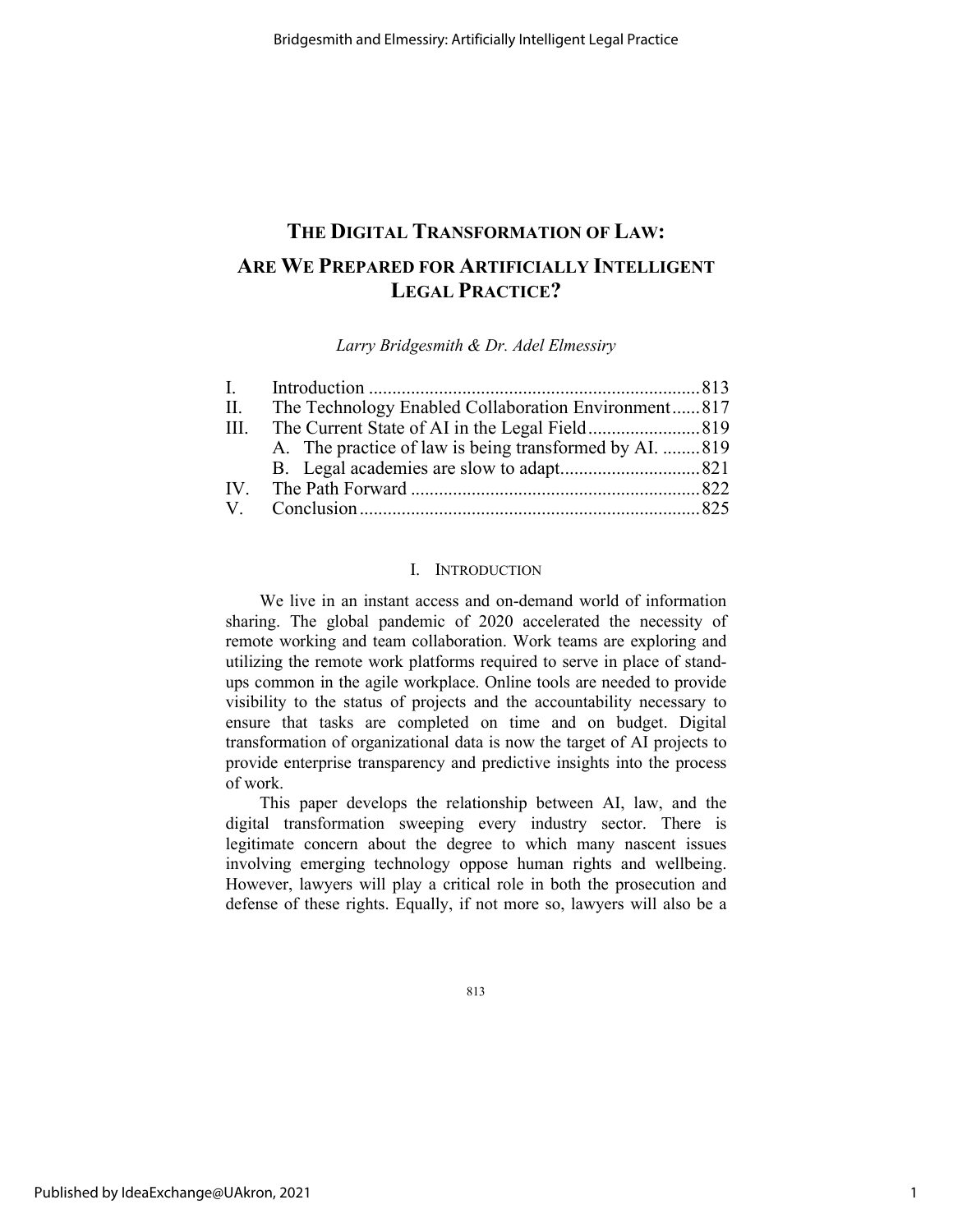vibrant source of insight and guidance for the development of "ethical" AI in a proactive—not simply reactive—way.

As the face-to-face, on-site world of work transformed into one of remote working, virtual meetings, and advanced data analytics, legal teams were forced to quickly adopt the tools and techniques of online data sharing and virtual collaboration.

The courts were less responsive to the remote work environment. Access to justice by way of judicial relief almost ceased immediately after the pandemic hit. Courts closed and only gradually resorted to virtual meeting technology to conduct some elements of their business. Jury trials, the foundation of American justice, were delayed for many months creating enormous backlogs in U.S. courts for the remainder of 2020.[1](#page-2-0) Although hopeful voices are heard, justice dispensed through the courts remains inertia-bound in its traditions.<sup>2</sup>

Legal educators were compelled to adopt remote learning protocols or shut down entirely. The latter was not an option. Academics unfamiliar with Zoom before March 2020 found it was their new classroom. Converting onsite legal education into remote learning proved to be less than satisfactory to both professors of law and their students. One of the authors teaches at three law schools and one graduate business school. His experience revealed that professors were ill-prepared to easily embrace remotely-delivered, graduate-level education.<sup>[3](#page-2-2)</sup>

The 'Zooming' of remote work was fast and furious in 2020. The global pandemic radically transformed business as usual in virtually every sector of the economy. Telehealth services exploded in number as contagion threatened even the customary physical visit in healthcare. Between March 2019 and March 2020, remote healthcare consultations increased [4](#page-2-3),347% in the United States.<sup>4</sup> Depending on the state or locality, non-essential services halted and face-to-face encounters were viewed as life-threatening. Zoom meetings zoomed from ten million per

<span id="page-2-0"></span><sup>1.</sup> Maria Timms, *Jury Trials in Davidson County Pushed Back Again, Some to 2021 as COVID-19 Cases Continue*, THE TENNESSEAN (Aug. 13, 2020, 12:29 PM), https://www.tennessean.com/story/news/local/2020/08/13/davidson-county-no-jury-trials-nashvilleuntil-2021/3365611001/ [https://perma.cc/9AA2-GQGV].

<span id="page-2-1"></span><sup>2.</sup> Richard Susskind, *The Future of Courts, Remote Courts*, 6, HARV. CENT. LEGAL PROF. (July 2020), https://thepractice.law.harvard.edu/article/the-future-of-courts/ [https://perma.cc/ 8CEY-R6XG].

<span id="page-2-2"></span><sup>3.</sup> One of the authors had been teaching law courses exclusively online at Arizona State University's Sandra Day O'Connor School of Law for four years prior to 2020.

<span id="page-2-3"></span><sup>4.</sup> Robin Gelburd, *The Coronavirus Pandemic and the Transformation of Telehealth*, US NEWS & WORLD REPORT, (June 2, 2020), https://www.usnews.com/news/healthiestcommunities/articles/2020-06-02/covid-19-and-the-transformation-of-telehealth.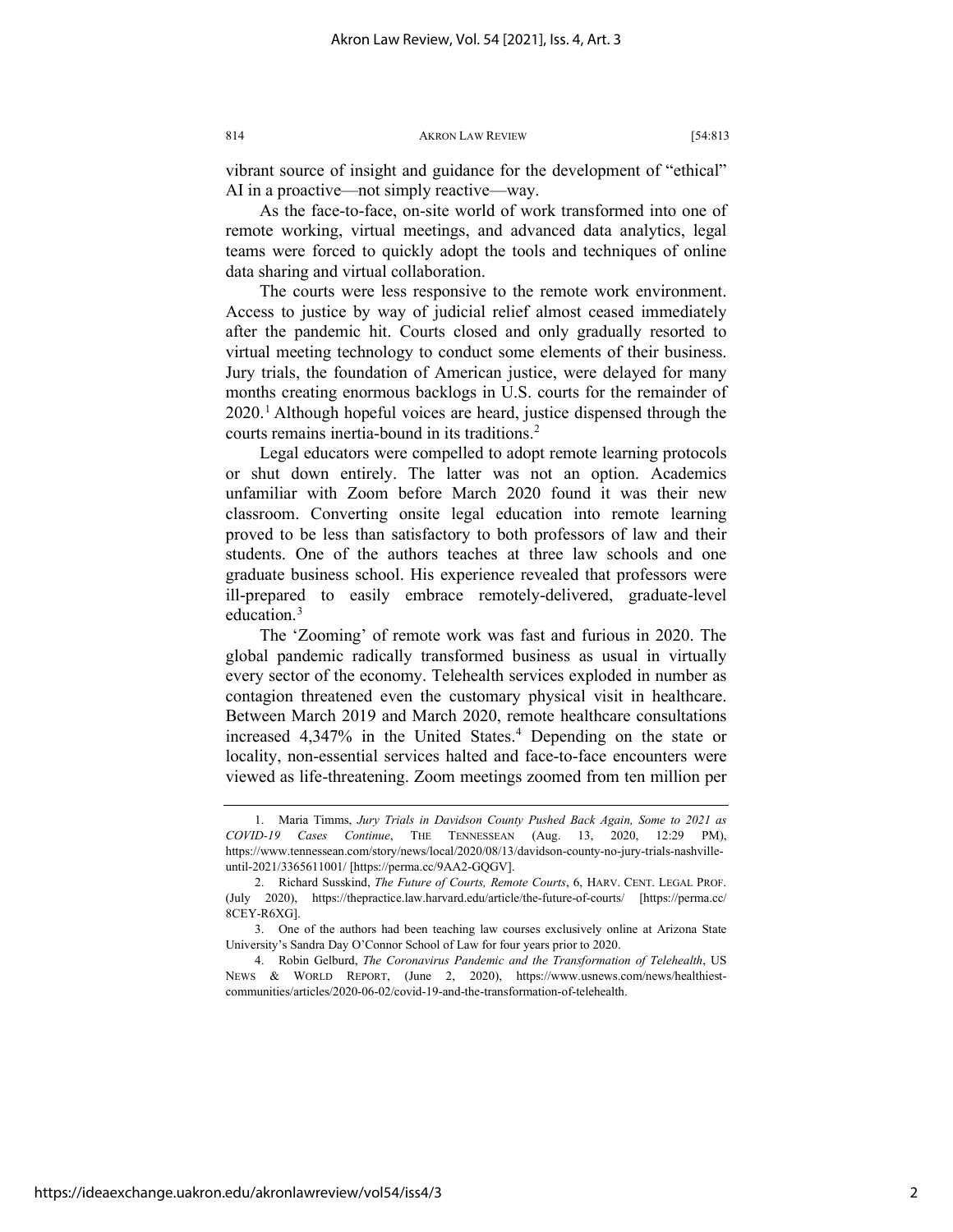day in December 2019 to 300 million per day in April 2020.<sup>[5](#page-3-0)</sup> On January 2, 2020, Zoom traded its stock at \$68.72: on August, 21 2020, shares were trading at \$289.68—a micro-indicator of the impact of COVID-19 on business as usual.<sup>[6](#page-3-1)</sup>

Most office work transitioned to the work-from-home model practically overnight. Some businesses reported as many as 85% of their employees exclusively working from home.<sup>[7](#page-3-2)</sup> The transition to a virtual economy, workforce, and even social world will survive the pandemic. It is projected that as much as 20% of the workforce will permanently and exclusively work from home, including at least 50% of those employees whose work will allow it.<sup>[8](#page-3-3)</sup>

An unexpected consequence of the 2020 global pandemic has been the exponential increase of digital data generated daily by the explosion of remote worker reliance on technology tools hosted in the cloud.<sup>[9](#page-3-4)</sup> The legal sector is no different from any other sector in this respect.

As the growth of digital data transforms technology and its commercial uses, it will also serve to transform the economy, social norms, and legal relationships:

Now, we are predicting the fastest, deepest, most consequential technological disruption in history and with it, a moment civilization has never encountered before. In the next 10 years, key technologies will converge to completely disrupt the five foundational sectors information, energy, food, transportation, and materials—that underpin our global economy, and with them every major industry in the world today. Costs will fall by 10 times or more, while production processes

<span id="page-3-0"></span><sup>5.</sup> Tom Warren, *Zoom Grows to 300 Million Meeting Participants Despite Security Backlash*, THE VERGE (Apr. 3, 2020), https://www.theverge.com/2020/4/23/21232401/zoom-300 million-users-growth-coronavirus-pandemic-security-privacy-concerns-response [https://perma.cc/ZF9K-2496].

<span id="page-3-1"></span><sup>6.</sup> *See Zoom Video Communications, Inc.* (ZM), Yahoo, https://finance.yahoo.com/ quote/ZM/history/ [https://perma.cc/U3XV-JBWA].

<span id="page-3-2"></span><sup>7.</sup> Börja Ekholm & Eric Kutcher, *Critical Communications Infrastructure and COVID-19: An Interview with Ericsson's CEO*, MCKINSEY & CO. (Aug. 20, 2020), https://www.mckinsey.com/industries/technology-media-and-telecommunications/ourinsights/critical-communications-infrastructure-and-covid-19-an-interview-with-ericssons-ceo [https://perma.cc/RK42-BGEB].

<span id="page-3-3"></span><sup>8.</sup> Derek Thompson, *The Workforce Is About to Change Dramatically*, ATLANTIC ONLINE (Aug. 6, 2020), https://www.theatlantic.com/ideas/archive/2020/08/just-small-shift-remote-workcould-change-everything/614980/ [https://perma.cc/45UZ-NDBU]; Claire Cain Miller, *[The Office](https://www.nytimes.com/2020/08/20/style/office-culture.html?referringSource=articleShare)  Will [Never Be the Same,](https://www.nytimes.com/2020/08/20/style/office-culture.html?referringSource=articleShare)* N.Y. TIMES (Aug. 20, 2020) https://www.nytimes.com/ 2020/08/20/style/office-culture.html [https://perma.cc/E95B-HKHM].

<span id="page-3-4"></span><sup>9.</sup> Zacks Equity Research, *Microsoft (MSFT) Keen on Building Subsea Data Center Network*, NASDAQ (Sept. 15, 2020, 12:59 PM), https://www.nasdaq.com/articles/microsoft-msftkeen-on-building-subsea-data-center-network-2020-09-15 [https://perma.cc/7SG6-U8CF].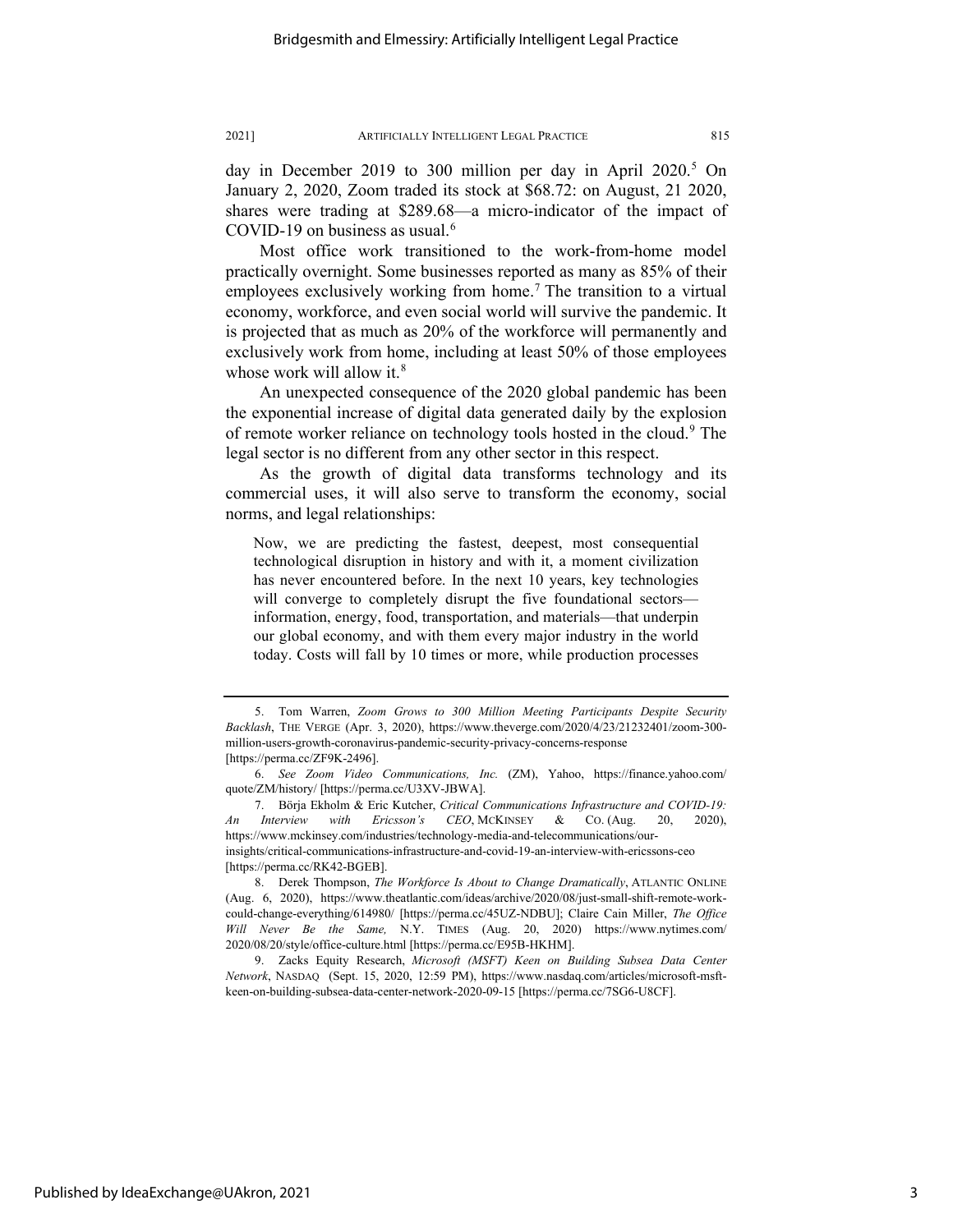become an order of magnitude (10x) more efficient, using 90% fewer natural resources and producing 10 times to 100 times less waste.

These technological disruptions are turning the prevailing extraction and exploitation, scarcity and central control model of production on its head, driving a new model of localized creation from limitless, ubiquitous building blocks—a world built not on coal, oil, steel, livestock, and concrete, but on photons, electrons, DNA, molecules and (q)bits. $10$ 

The digital transformation will modify how most industry sectors, including the practice of law and the education of lawyers, evolve. Although not without significant challenges, technological advances will alter the nature of justice and education and how they are delivered.<sup>[11](#page-4-1)</sup>

The growth of digital data invites the advanced development of AI technology designed to convert huge troves of binary digits into economic value and efficiency. Digital data has been termed 'the new oil': deep underground and inaccessible to most.[12](#page-4-2) The treasures to be found in this resource require refining and distribution to the consumer. The complex intersection of international laws is a key example of a use case for AI applications that would fundamentally disrupt traditional legal practices and the role of legal professionals.<sup>[13](#page-4-3)</sup>

As the delivery of legal services radically evolves through digital transformation, legal professionals and academics must keep pace in terms of the nature, efficiency, and cost-effectiveness of the services they provide. The next generation of communication technology has been unveiled by the pandemic and the rush to remote working.<sup>[14](#page-4-4)</sup>

Our world also is one which is in a desperate search for justice. Charles Dickens's *A Tale of Two Cities* is the terrifying story of what happens to individuals, communities, and nations when injustice reigns.

<span id="page-4-0"></span><sup>10.</sup> Tony Seba & James Arbib, *We Are Approaching the Fastest, Deepest, Most Consequential Technological Disruption in History*, FAST CO. (Oct. 5, 2020), https://www.fastcompany.com/90559711/we-are-approaching-the-fastest-deepest-mostconsequential-technological-disruption-in-history [https://perma.cc/J7TR-D8RZ].

<sup>11.</sup> *See* Jean R Sternlight, *Justice in A Brave New World?*, 52 CONN. L. REV. 213 (2020).

<sup>12.</sup> Suzanne Rob, *High Scrutiny of Hi-tech Data Practices*, LEGAL WEEK (Jan. 31, 2020),

<span id="page-4-2"></span><span id="page-4-1"></span>https://www.law.com/ international-edition/2020/01/31/high-scrutiny-of-hi-tech-data-practices/?slreturn=20210226162025

<sup>[</sup>https://perma.cc/9V8L-AYAW].

<sup>13.</sup> *See* Ashley Deeks, *High-Tech International Law*, 88 GEO. WASH. L. REV. 574 (2020).

<span id="page-4-4"></span><span id="page-4-3"></span><sup>14.</sup> Ethan Murray, *The Next Generation of Office Communication Tech*, HARV. BUS. REV., Oct. 9, 2020, https://hbr.org/2020/10/the-next-generation-of-office-communication-tech [https:// perma.cc/7G37-4NGS].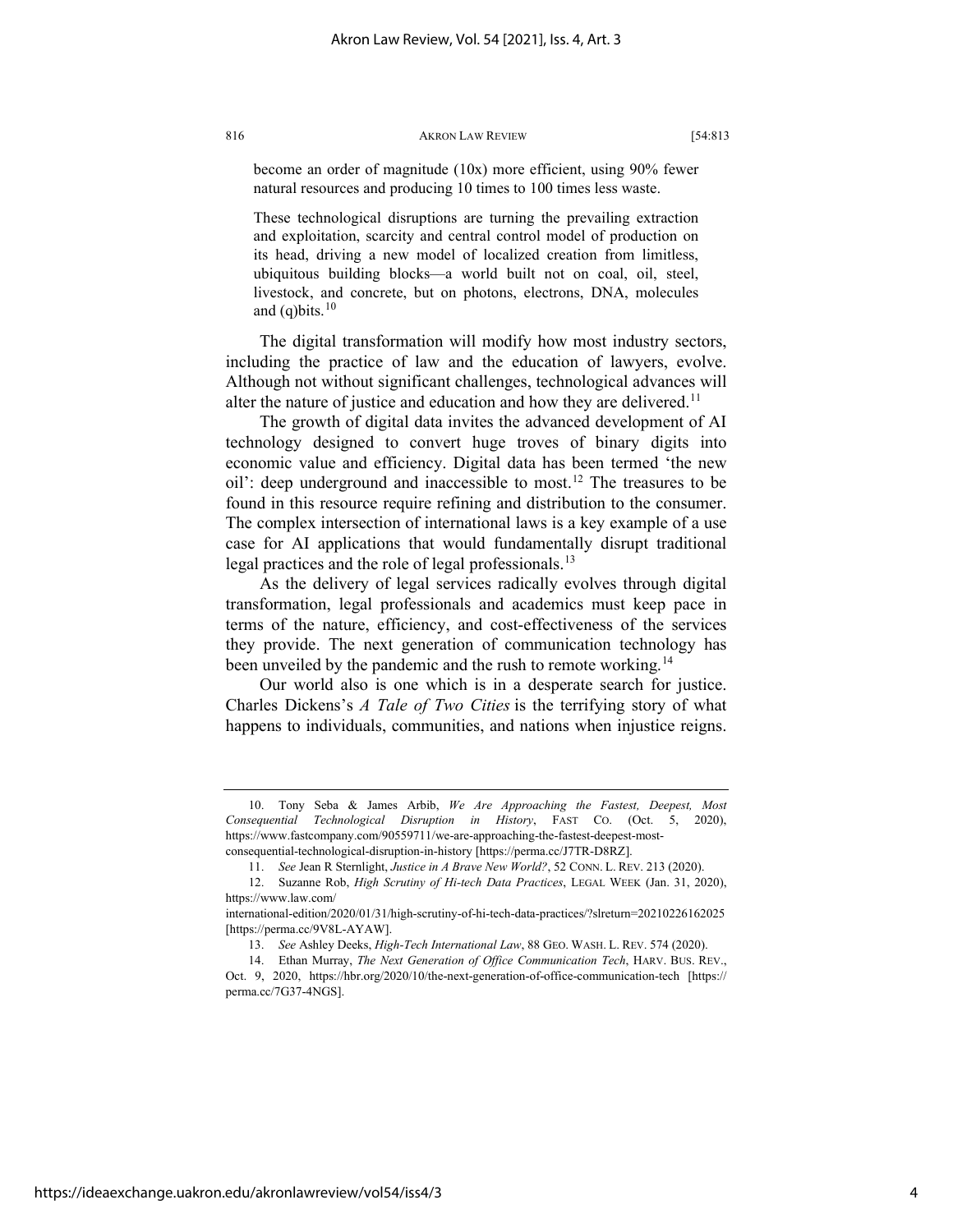It is a story of extremes and of the havoc wreaked by such extremes, as the famous opening lines suggest:

It was the best of times, it was the worst of times, it was the age of wisdom, it was the age of foolishness, it was the epoch of belief, it was the epoch of incredulity, it was the season of Light, it was the season of Darkness, it was the spring of hope, it was the winter of despair, we had everything before us, we had nothing before us, we were all going direct to Heaven, we were all going direct the other way  $\dots$ <sup>[15](#page-5-0)</sup>

Many decades later, technology has accelerated commerce, social interaction, and a perception of injustice that might exceed the era—the French Revolution— about which Dickens wrote. Can technology advances also serve the interests of justice and help avoid civil unrest? Can AI-driven dispute resolution bring both efficient conflict management as well as address the deeper needs of justice in a technology-driven culture? These are essential questions for the legal community, including those who train and educate lawyers.

In order to preserve legal frameworks without losing the high ground of principled rule making, standard setting, and practical application, prompt action is required. Legal practitioners as well as legal academics must coalesce to present a united front to persuade their constituents (clients, students, and others looking to them for guidance) that AI will serve to safeguard human legal rights, responsibilities, and remedies.

This paper will provide a roadmap to that destination.

#### II. THE TECHNOLOGY ENABLED COLLABORATION ENVIRONMENT

The 2020 pandemic mobilized the primary client source for lawyers—the corporate in-house legal department. In the post-pandemic economy, more than 80 global in-house legal and compliance officers described their number one operational goal using the terms "digital transformation," "technology strategy," and "automation."[16](#page-5-1) Specifically, through digital transformation these corporate legal leaders seek to achieve higher-value work and increased efficiency by:

> • lessening time spent on lower-value tasks, allowing teams to focus on high-value-add missions;

<span id="page-5-0"></span><sup>15.</sup> CHARLES DICKENS, A TALE OF TWO CITIES 1 (William Maggenis eds., Bantam Books 1989).

<span id="page-5-1"></span><sup>16.</sup> E. Leigh Dance & Jon Pedersen, *In-House Leaders Prepare Midyear to Advance on Digital and Operational Goals*, CORP. COUNS. (July 9, 2020).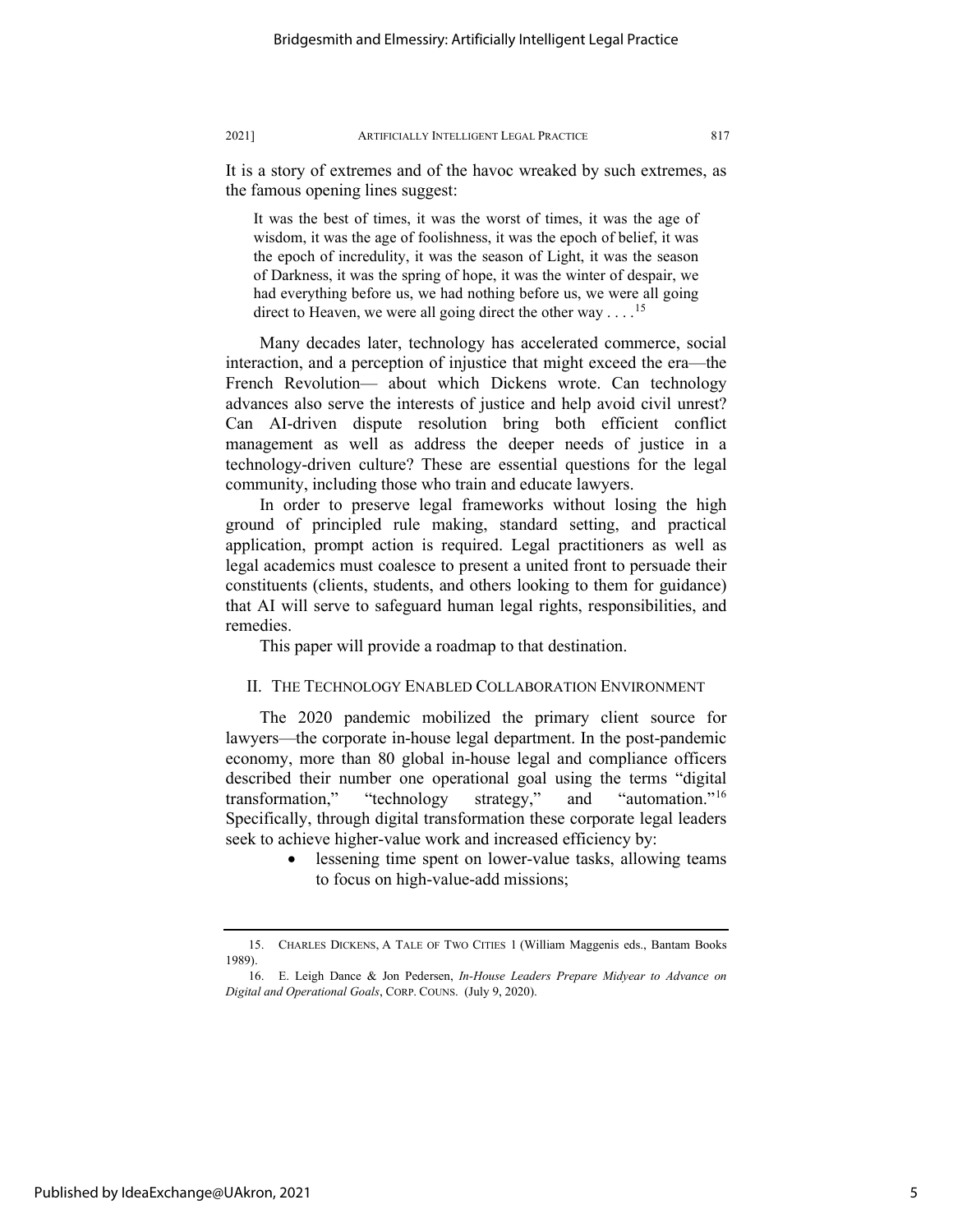- streamlining organic productivity of what will be an increasingly remote workforce;
- driving organizational efficiency and productivity; and
- enabling better risk assessment and mitigation through IT/data analytics.[17](#page-6-0)

In-house legal departments are far more focused on collaboration and the technology tools that facilitate it than their outside counsel counterparts.[18](#page-6-1) The COVID-19 surge for in-house counsel was 305%, compared to  $43\%$  for outside counsel.<sup>[19](#page-6-2)</sup> In a buyers' market, client expectations cannot be ignored. LPM practitioners will be well served to incorporate the digital transformation goals of the corporate clients they seek to serve in order to maximize their value in the legal services ecosystem.

The Gartner Hype Cycle is an annual in-depth analysis of technology trends and its potential to impact the industries they serve. Legal technologies are analyzed in terms of their present ability to impact the legal industry. In developing technology applications, hype usually precedes practicality in terms of consumer usefulness. $20$ 

While many legal technology applications have yet to fulfill their promise, Gartner identifies the four emerging trends which are beginning to meet the needs of the legal industry in 2020 as found on the "slope of enlightenment" and the "plateau of productivity."<sup>21</sup> They include:

- enterprise legal management (various integrated legaltech applications chosen to strategically meet the needs of the business);
- subject rights requests (user agreements which approve data usage);
- predictive analysis (AI applications using business data to anticipate risks and opportunities); and

21. *Id.*

<sup>17.</sup> Id.

<span id="page-6-1"></span><span id="page-6-0"></span><sup>18.</sup> *In-house Counsel Go Collaboration Crazy,* CORP. COUNS. BUS. J. BLOG, (Oct. 9, 2020), https://ccbjournal.com/blog/in-house-counsel-go-collaboration-crazy [https://perma.cc/TFN9- C84N].

<sup>19.</sup> *Id.*

<span id="page-6-4"></span><span id="page-6-3"></span><span id="page-6-2"></span><sup>20.</sup> Rob van der Meulen, *4 Key Trends in the Gartner Hype Cycle for Legal and Compliance Technologies, 2020*, SMARTER WITH GARTNER NEWSL. (Sept. 21, 2020), https://www.gartner.com/smarterwithgartner/4-key-trends-in-the-gartner-hype-cycle-for-legal-andcompliance-technologies-2020/ [https://perma.cc/MSE7-LYZG].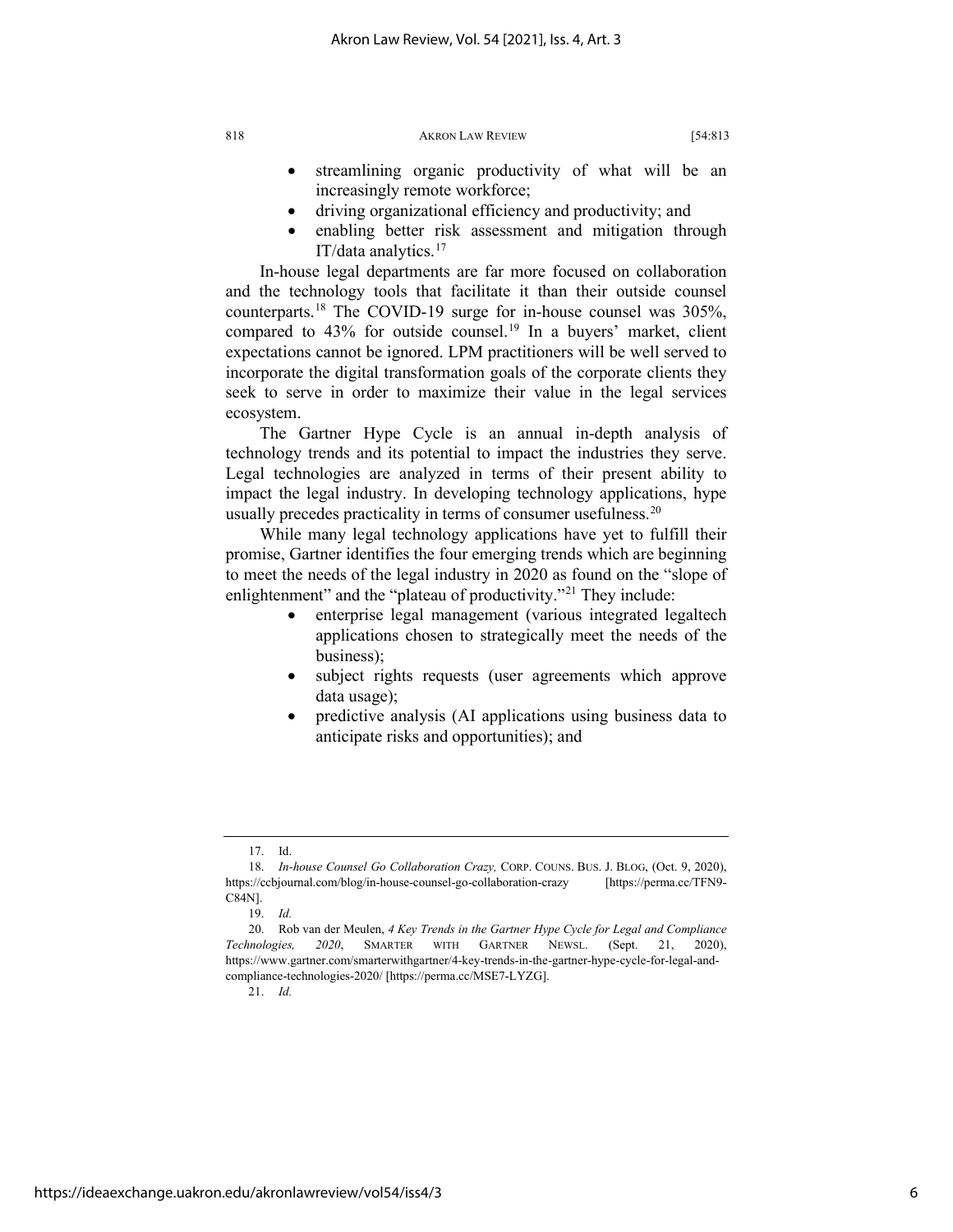can be written to automate routine, repetitive, rule-based, predictable tasks). $^{22}$ 

The practice of law and the education of lawyers can ill-afford to be disengaged from the digital transformation of everything.

#### III. THE CURRENT STATE OF AI IN THE LEGAL FIELD

In order to gauge the degree to which legal practitioners and academics are prepared to assist in maintaining a balanced view and usage of AI, greater understanding and participation in the global debate about "ethical AI" is essential. As primary participants in the search for "liberty and justice for all," we must increase our involvement in all things related to AI as the pervasive ecosystem of human existence going forward.

Legal practitioners and academics may have different expectations and experiences concerning AI and the law. The fact remains that they both are critical players in the movement toward ethical and transformative AI development.

#### *A. The practice of law is being transformed by AI.*

It is not surprising that the digital transformation being adopted by businesses is already impacting the practice of law. The pandemic in combination with emerging technology development has delivered a "one two punch to the profession that will inevitably transform and reshape it in ways that would not have been thought possible years ago."[23](#page-7-1) Although the pandemic has increased the use of technology in the legal field, new ethical concerns are present as a result.

AI and its impact on the legal profession raise ethical concerns requiring lawyer knowledge, use, and counsel to conform to Codes of Professional Responsibility. Specifically, comment 8 to Rule 1.1, which was added in 2012, expands on the concept of competent representation in light of technological advancements in the legal field. Comment 8 states:

To maintain the requisite knowledge and skill, a lawyer should keep abreast of changes in the law and its practice, including the benefits and risks associated with relevant technology, engage in continuing

<sup>22.</sup> *Id.*

<span id="page-7-1"></span><span id="page-7-0"></span><sup>23.</sup> Christopher A. Suarez, *Disruptive Legal Technology, Covid-19, and Resilience in the Profession*, 72 S.C. L. REV. 393, 394 (2020).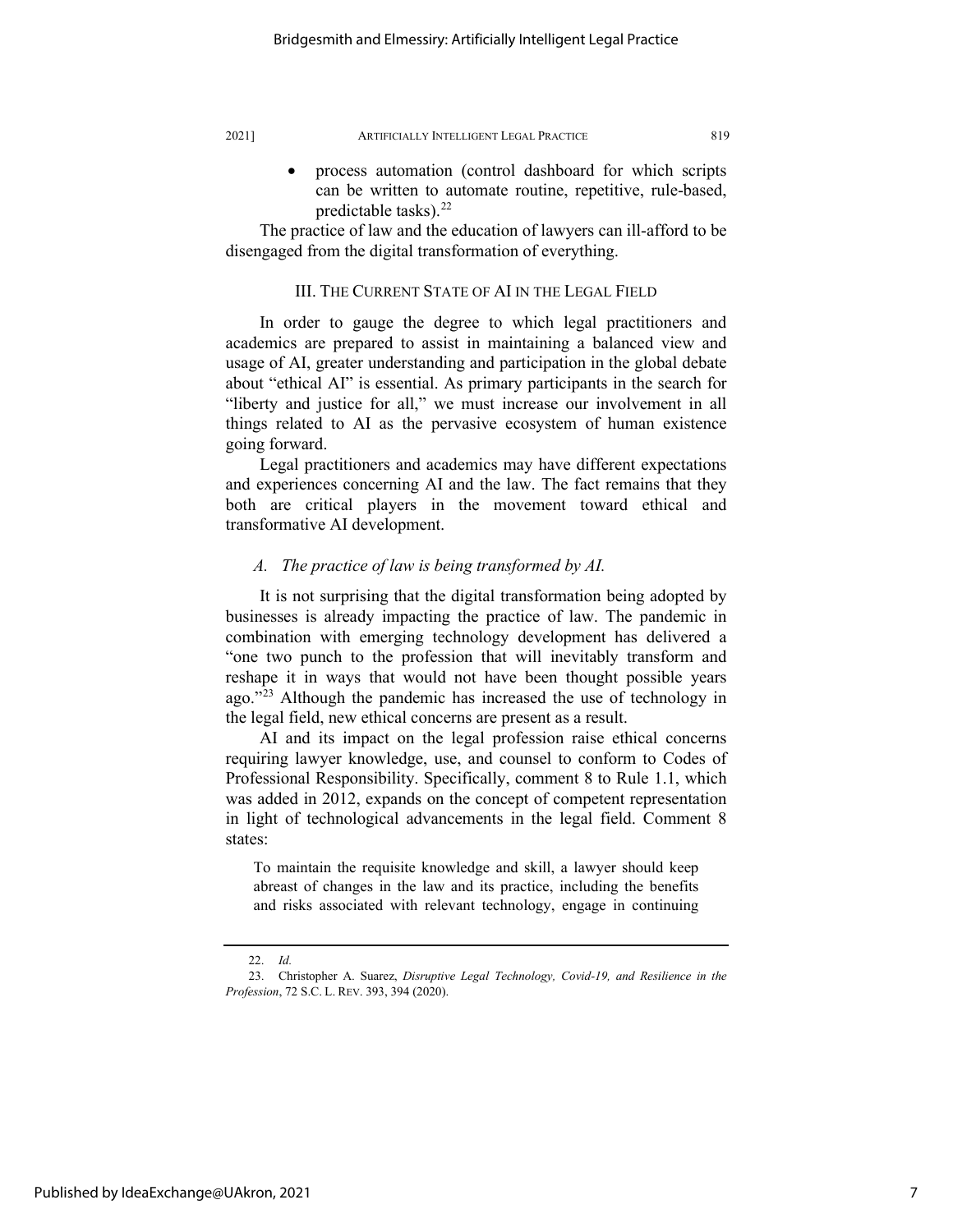study and education and comply with all continuing legal education requirements to which the lawyer is subject.<sup>[24](#page-8-0)</sup>

Globally, and no less in the U.S., access to justice is decreasing, rather than expanding. The definition of access to justice according to the United Nations is "a basic principle of the rule of law." The United Nations further explains, "In the absence of access to justice, people are unable to have their voice heard, exercise their rights, challenge discrimination or hold decision-makers accountable.<sup>'"[25](#page-8-1)</sup> Furthermore,

in the U.S. the Legal Services Corporation in 2017 determined that, '86% of the civil legal problems reported by low-income Americans in the past year received inadequate or no legal help.' Moreover, the Legal Services Corporation found that the majority—around eightyfive to ninety-seven percent—of civil legal problems not fully addressed was due to a lack of available resources.<sup>[26](#page-8-2)</sup>

However, a nexus between the world of Legal Aid and advances in AI applications are not antithetical. The increased use of AI in the legal field can act as a means to improve compliance with Ethical Rule 1.1 and to solve the issues discovered in the Legal Services Corporation's 2017 study. Specifically, AI applications in the practice of law can, 1) increase individual resort to self-help applications such as online dispute resolution and legal "bots" that guide a person through legal processes, and 2) "by allowing lawyers to work more efficiently, allowing them to serve more clients" in less time and at less cost.<sup>[27](#page-8-3)</sup> However, the ethical paradox in the use of AI in legal services is that lawyers cannot accept AI legal constructs without oversight and validation. Nor can AI substitute for human legal counsel and judgment.<sup>28</sup> Either outcome could arguably constitute the failure of a lawyer to properly supervise legal services provided under their professional responsibility or the unauthorized practice of law.<sup>[29](#page-8-5)</sup> Not all commentators on the state of the legal profession facing technological disruption are "the sky is falling" alarmists. Increasingly, observers are finding more reasons for lawyers to improve their value as legal advisors. Rather than being fearful of an

<span id="page-8-4"></span><span id="page-8-3"></span><span id="page-8-2"></span><span id="page-8-1"></span><span id="page-8-0"></span><sup>24.</sup> Nicole Yamane, *Current Developments 2019-2020: Artificial Intelligence in the Legal Field and the Indispensable Human Element Legal Ethics Demands*, 33 GEO. J. LEGAL ETHICS 877, 883 (2020).

<sup>25.</sup> *Id.* at 885.

<sup>26.</sup> *Id.* at 886.

<sup>27.</sup> *Id.* at 886–87.

<sup>28.</sup> *Id.* at 889.

<span id="page-8-5"></span><sup>29.</sup> *Id.*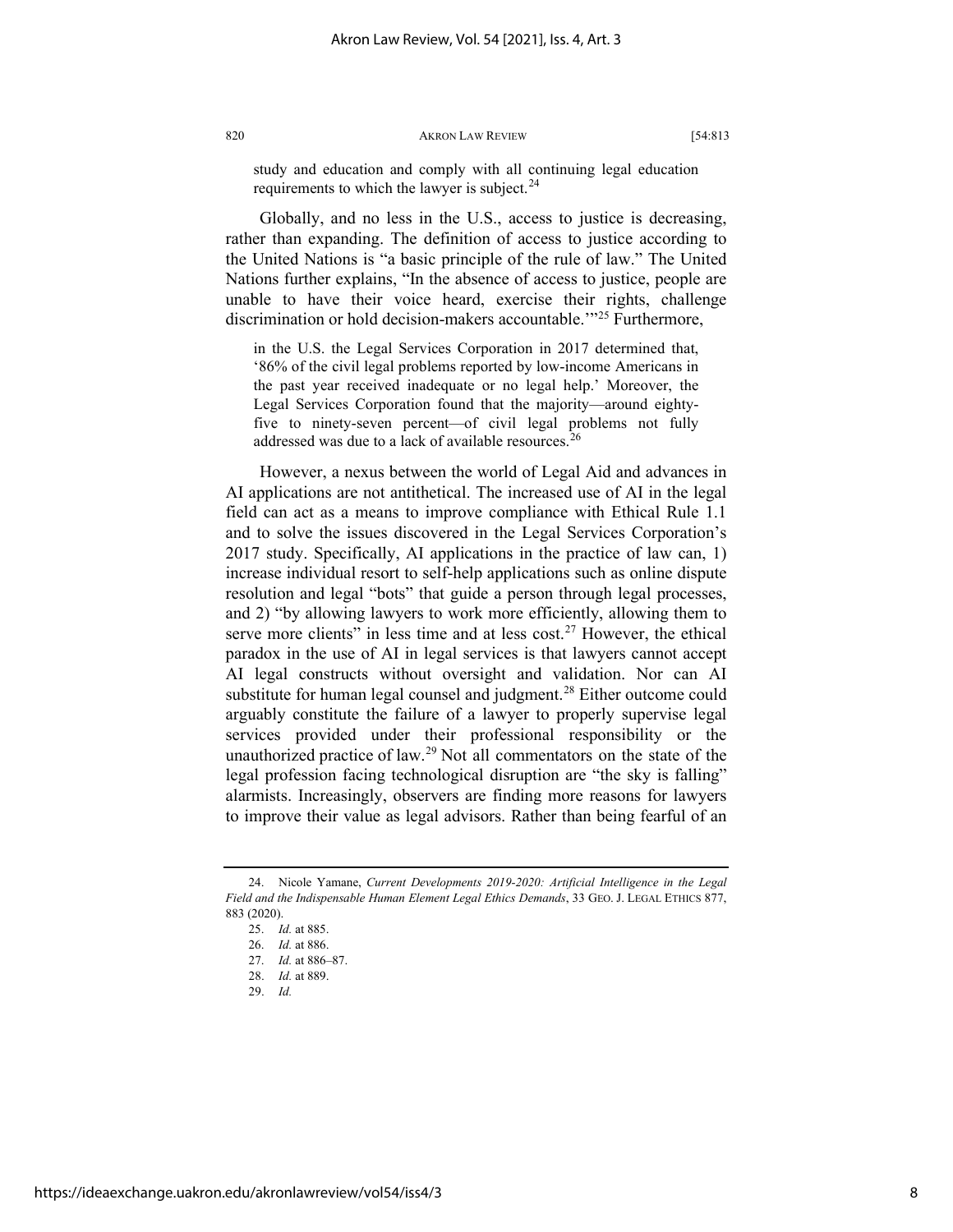autonomous machine takeover, lawyers who will help manage this transformation will find a payday in its success.

In a tech-driven world, lawyers must strive to stay relevant and technologically competent. Understanding even the rudimentary aspects of computers and smartphones allows lawyers to relate to their clients. More importantly, such knowledge allows a lawyer to respond to a client's legal issues sensibly, imbued with a nuanced comprehension of how their problems arose. In order to uphold their obligation to clients, lawyers have to accept that traditional legal solutions may no longer cut it in today's high-tech environment.<sup>[30](#page-9-0)</sup>

The apparent practical, ethical, and economic issues assumed by the growth of AI in the legal profession, beg the question: where will they learn to thrive in the digitally transformed world?

Legal academics can step up to a higher level of learning and instruction if they can discard their disregard for practical education. Greater relevance to the profession they seek to develop and muchdesired revenue enhancement for their institutions will be the result of bridging the practical and theoretical work of practitioners and academics.

#### *B. Legal academies are slow to adapt.*

Although AI has the potential to improve the legal field, legal academies are slow to adapt to the changing technology. It is axiomatic that:

Education is at the center of the future of the legal profession. There is pressure to provide an education to law school students which will make them competitive in the legal market. Law schools need to embrace the increased presence of AI as research tools in the legal profession and adjust their curriculum accordingly. Legal educators are aware of the impact of AI on the legal profession, but in general, the coursework students need is still in the developmental stages.<sup>[31](#page-9-1)</sup>

The call to arms for preparing "practice-ready" attorneys has plagued the law school ethos for many years. It will only increase in volume as the digital transformation sweeps across the landscape of law, society, and commerce in unimaginable ways and in an exponential fashion. As one commentator noted:

<span id="page-9-1"></span><span id="page-9-0"></span><sup>30.</sup> Thomas A. Moore, *The Upgraded Lawyer: Modern Technology and its Impact on the Legal Profession,* 21 UDC/DCSL L. REV. 27, 28 (2019).

<sup>31.</sup> William J. Connell, *Artificial Intelligence and Legal Education*, 67 R.I. B. J. 5, 6 (2019).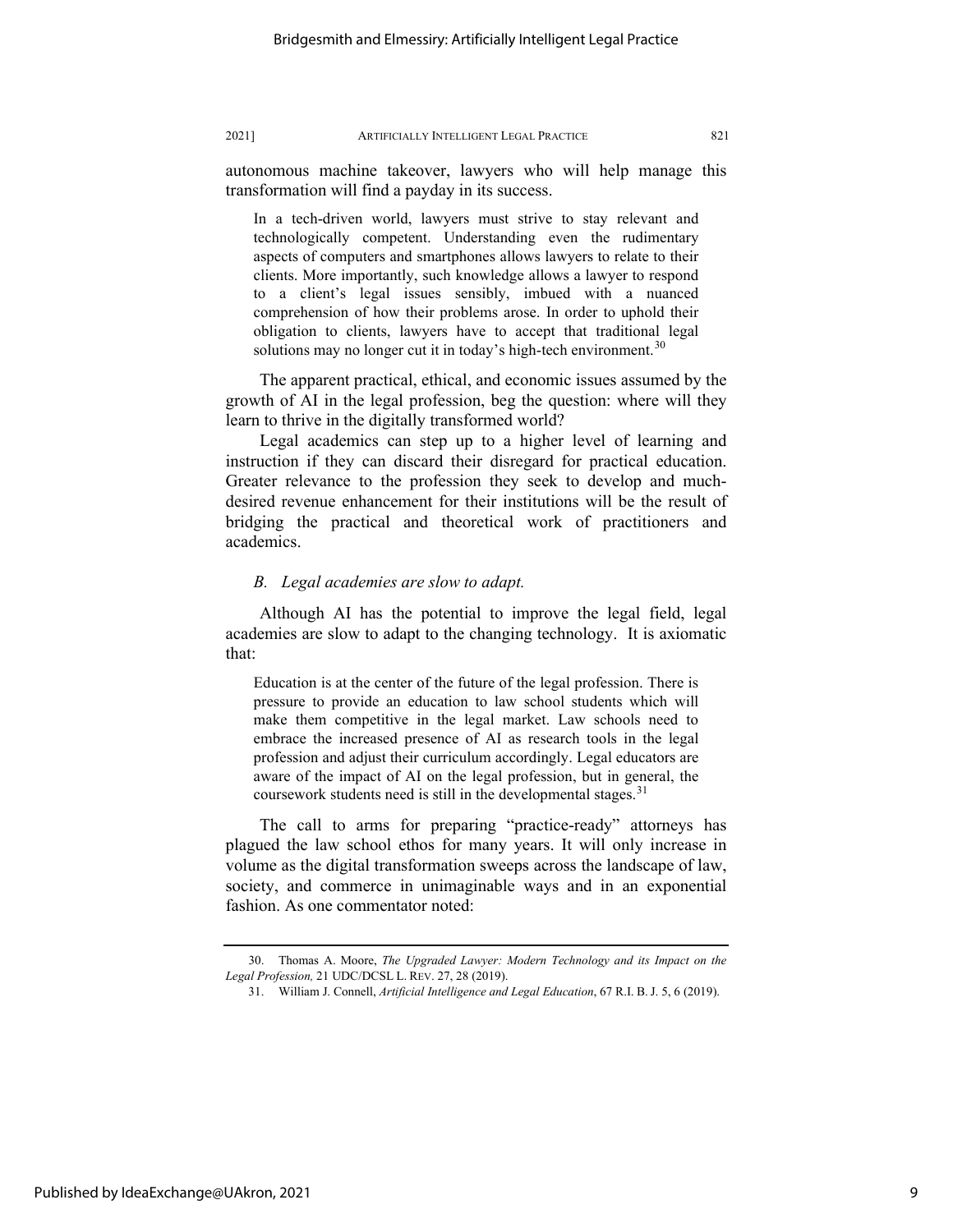Law schools need to provide educational classes on specific technologies and software which complement the practice of law, e.g., expose students to the basics of what constitutes artificial intelligence. What is the difference between general AI and domain-specific AI? How can AI machines think, act, and behave? How does cognitive computing interact with humans; how does AI continually learn and improve with the introduction of expanding or new data sets? What is an algorithm, a chatbot, a robo-advisor?<sup>[32](#page-10-0)</sup>

Beyond the impact of AI applications in the practice of law, lawyers will play a pivotal role in determining, protecting from, and establishing the limits of AI to create pernicious outcomes for humans. To prevent algorithmic bias or the impact of biased data, lawyers must be conversant with the language and basic functional aspects of AI development.

Similar to teaching students to question the motives and testimony of a criminal informant, students should be taught to question the data produced by an AI program and avoid over-reliance on technology alone. Unfortunately, there are downsides to AI technology. Algorithmic biases associated with such technology (e.g., machines are programmed by fallible human beings) can reinforce attorney biases. Students need to learn to question the data they receive when utilizing such programs and interpret the data with a somewhat cynical/skeptical eye.

Moreover, overly broad tasks asked of AI programs can result in inaccuracies. Such operations need review and significant human oversight. Law students need to be aware of their role as supervisors/overseers of such programs and their output.<sup>[33](#page-10-1)</sup>

Perhaps this is the role that the legal academy can play which is most pressing today. Preparing law students and attorneys to assume a vital role in the creation of "Ethical AI" standards and regulations will require a massive retraining of those currently practicing and a reengineering of the law school experience.

#### IV. THE PATH FORWARD

Academics *are* engaged in educating the human population regarding the risks and opportunities of AI. Most of the academics

33. *Id.* at 484.

<span id="page-10-1"></span><span id="page-10-0"></span><sup>32.</sup> Melanie Reid, *A Call to Arms: Why and How Lawyers and Law Schools Should Embrace Artificial Intelligence,* 50 U. TOL. L. REV. 477, 484 (2019).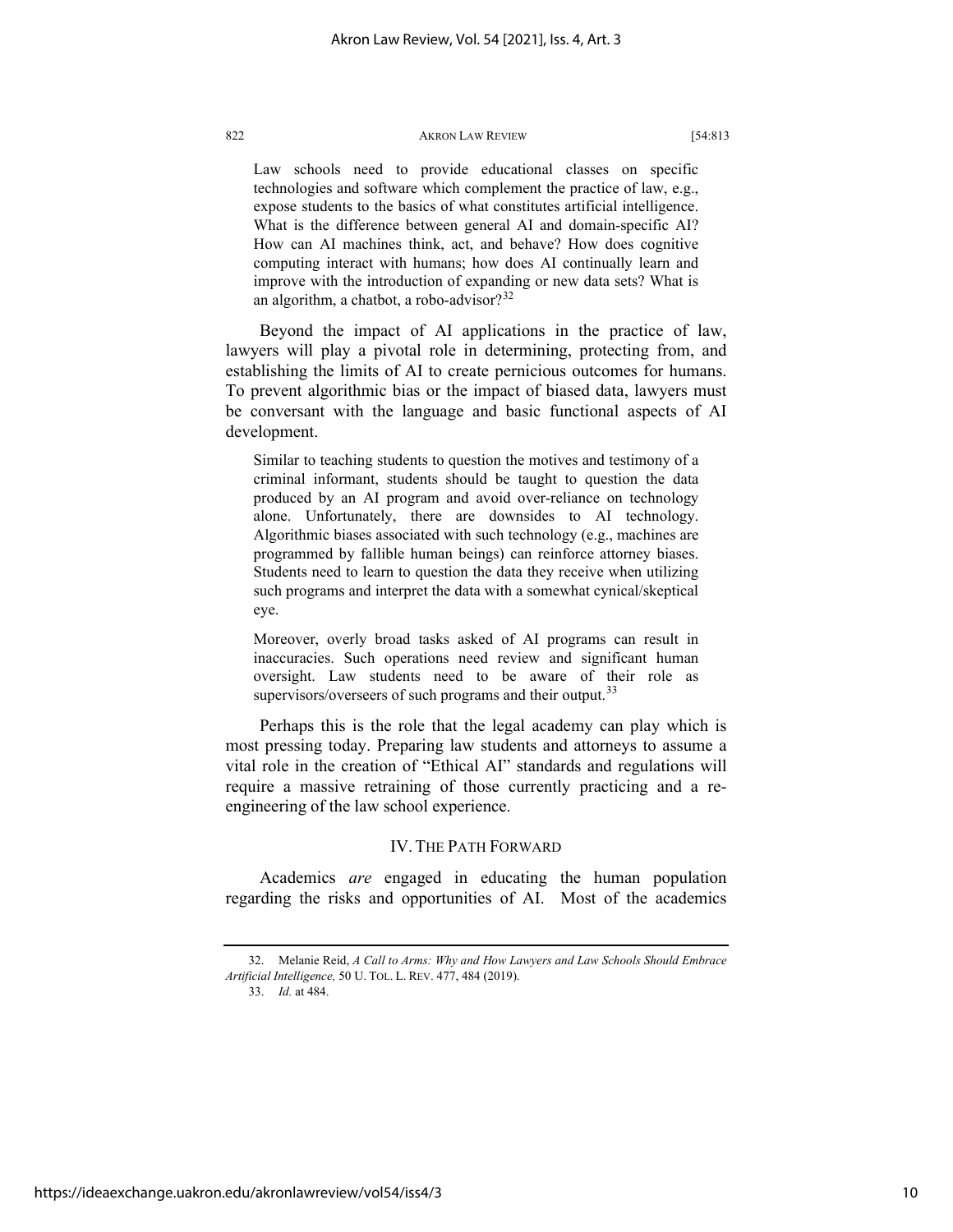#### 2021] ARTIFICIALLY INTELLIGENT LEGAL PRACTICE 823

focused on "Ethical AI" tend to be engineering or public policy professors. However, the more multidisciplinary these coalitions become, the more effective they can be. The pervasive impact of digital transformation necessitates a more broadly constructed approach to addressing these issues. Law, medicine, pharmacology, engineering, architecture, literature, philosophy, psychology, and neuroscience are but a few of the areas of expertise needed to create collaborative initiatives to deal with the wide-ranging impact of AI on all the world's citizens and organizations.

For example, the Institute of Electrical Electronic Engineers (IEEE) has dedicated much of its resources to developing a foundation for establishing standards for Ethical AI. The IEEE established a Global Initiative on Ethics of Autonomous and Intelligent Systems.[34](#page-11-0) Its mission is "[t]o ensure every stakeholder involved in the design and development of autonomous and intelligent systems is educated, trained, and empowered to prioritize ethical considerations so that these technologies are advanced for the benefit of humanity.["35](#page-11-1)

Among the committees created to further this mission on behalf of the IEEE and the global population is its Education Committee. The group is comprised of educators and professors from multiple professional disciplines including engineering, education, law, philosophy, and public policy.<sup>[36](#page-11-2)</sup> Issues such as data privacy, data ownership, bias, and verification are matters every profession, business, and individual needs to know more about in order to avoid exploitation and ensure AI applications are as beneficial as possible. The means to audit and brand AI applications as trustworthy cannot be left to those whose economic benefit is derived from the data generated and its value on an open market. Like standards for unleaded gasoline and regulatory enforcement, AI must be subject to similar constraints that further its value and limit its potential for harm.<sup>37</sup>

<span id="page-11-0"></span><sup>34.</sup> *The IEEE Global Initiative on Ethics of Autonomous and Intelligent Systems*, IEEE SA STANDARD ASSOC., https://standards.ieee.org/industry-connections/ec/autonomous-systems.html [https://perma.cc/2Z5X-N4K4].

<sup>35.</sup> *Id.*

<sup>36.</sup> *Id.* (noting One of the authors is a member of this IEEE committee).

<span id="page-11-3"></span><span id="page-11-2"></span><span id="page-11-1"></span><sup>37.</sup> *AI Constitution Proposed by Accelerate InSite Founders*, ACCERLATE INSITE (Jun. 15, 2020), https://accelerateinsite.com/2020/06/15/an-ai-constitution-accelerate-insight-founders-speakat-international-conference/ [https://perma.cc/7CQQ-BT9Z]. The authors have proposed a Call for an AI Constitution, presented at the International Conference on Artificial Intelligence and the Law, 2020.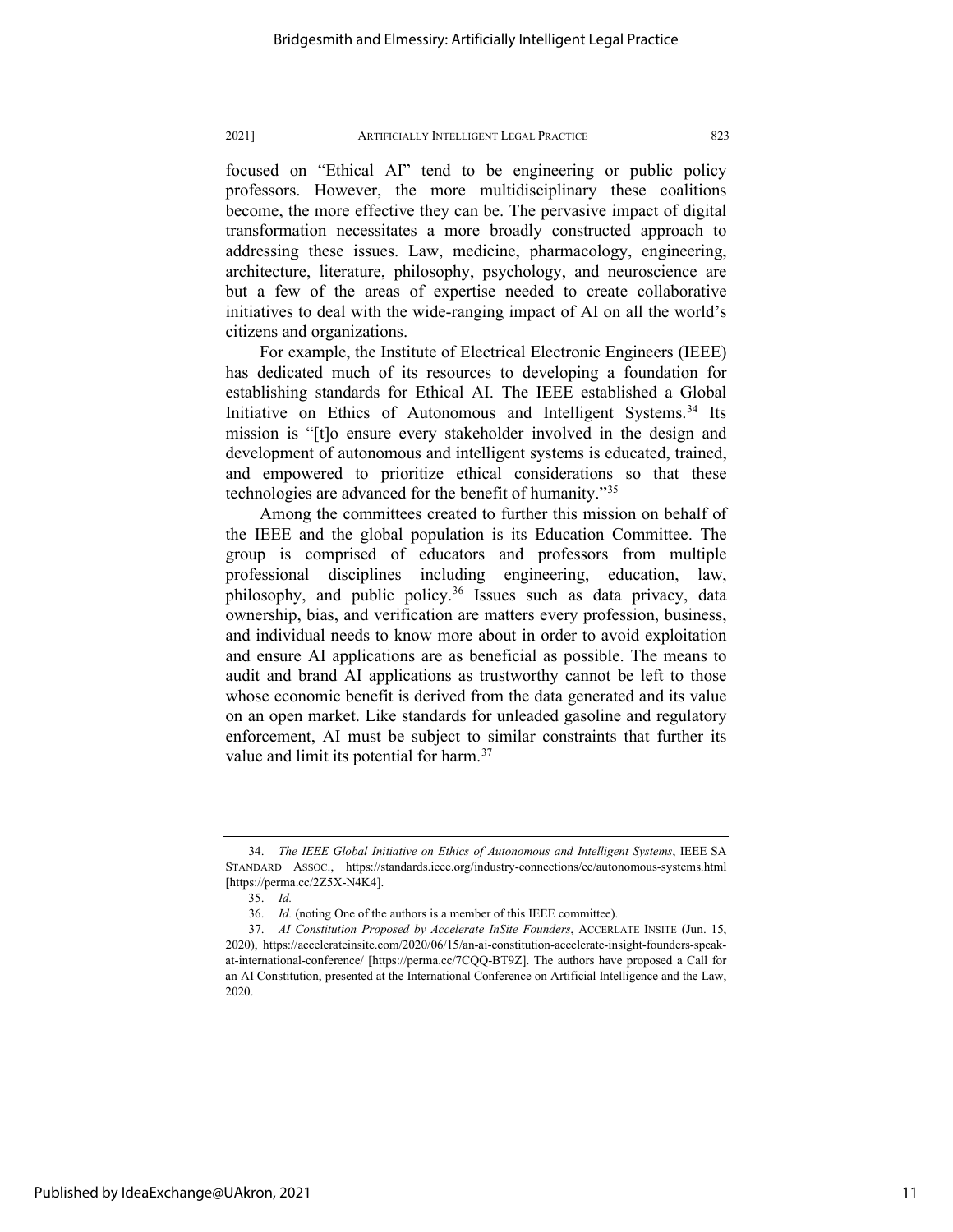The European Union has recently published the results of its research and recommendations for the development of Ethical AI.[38](#page-12-0) Nine principles were pronounced as the foundations of Artificial Intelligence:

- **Human Dignity**: AI deployers should inform individuals that they are interacting with an AI system whenever confusion may arise, and individuals should be granted the right to refuse interaction with an AI system whenever this can adversely impact human dignity.
- **Prevention of Harm to Human Rights, Democracy, and the Rule of Law**: AI systems should be developed and used in a sustainable manner, and AI developers and deployers should take adequate measures to minimise any physical or mental harm to individuals, society and the environment.
- **Human Freedom and Human Autonomy**: Individuals should have the right to effectively contest and challenge decisions informed or made by an AI system and the right to decide freely to be excluded from AI-enabled manipulation, individualised profiling, and predictions.
- **Non-Discrimination, Gender Equality, Fairness and Diversity**: Member States should impose requirements to effectively counter the potential discriminatory effects of AI systems deployed by both the public and private sectors, and to protect individuals from their negative consequences.
- **Principle of Transparency and Explainability of AI Systems**: Individuals should have the right to a meaningful explanation of how an AI system functions, what optimisation logic it follows, what type of data it uses, and how it affects one's interests, whenever it generates legal effects or has similar impacts on individuals' lives. The explanation should be tailored to the particular context, and should be provided in a manner that is useful and comprehensible for an individual.
- **Data Protection and the Right to Privacy**: Member States should take particular measures to effectively protect

<span id="page-12-0"></span><sup>38.</sup> *Ad Hoc Committee on Artificial Intelligence (CAHAI): Feasibility Study*, COUNCIL OF EUR. (Dec. 17, 2020), https://rm.coe.int/cahai-2020-23-final-eng-feasibility-study-/1680a0c6da [https://perma.cc/839Z-WH9D].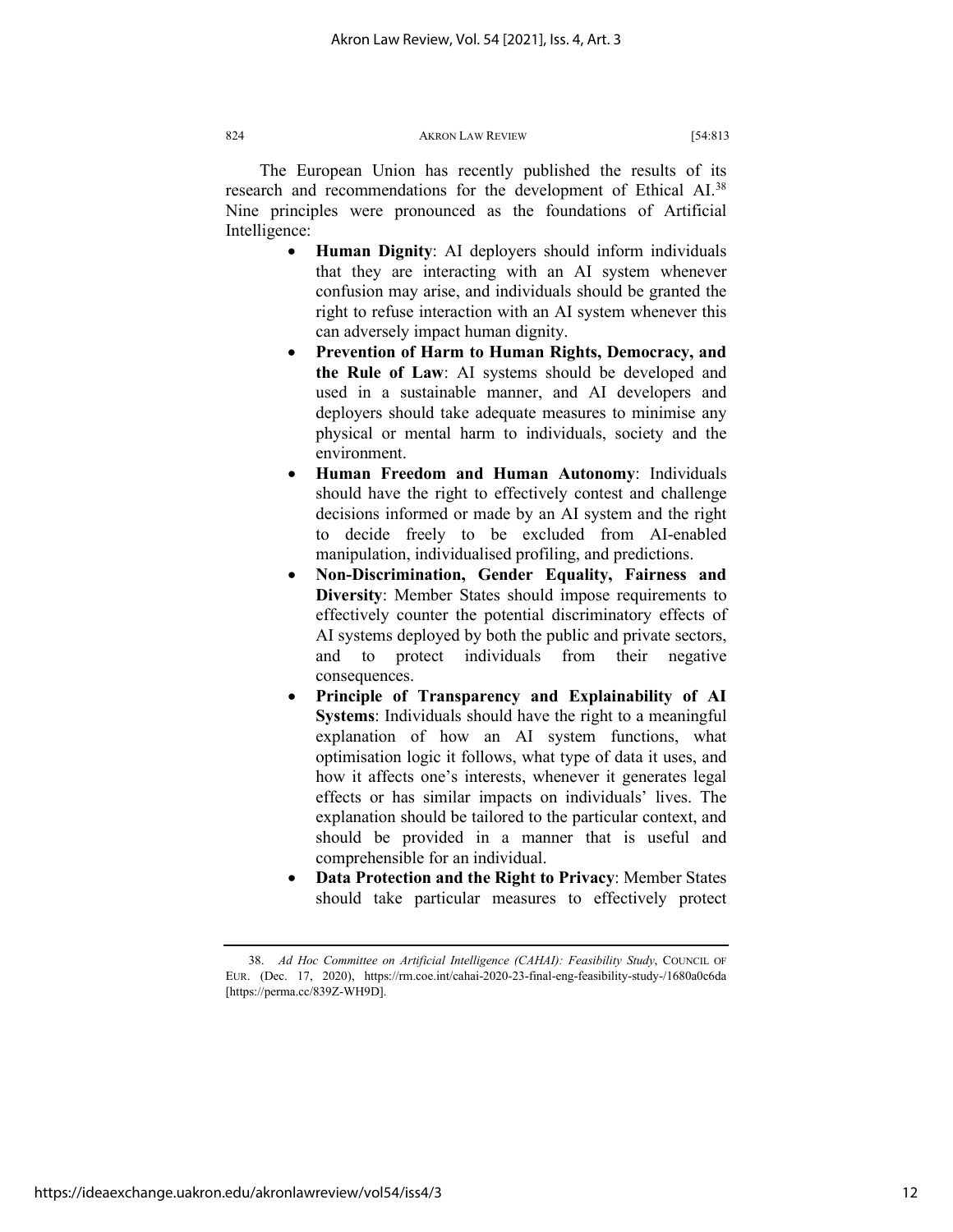#### 2021] ARTIFICIALLY INTELLIGENT LEGAL PRACTICE 825

individuals from AI-driven surveillance, including remote biometric recognition technology and AI-enabled tracking technology, as this is not compatible with the Council of Europe's standards on human rights, democracy and the rule of law.

- **Accountability and Responsibility**: Developers and deployers of AI should identify, document, and report on potential negative impacts of AI systems on human rights, democracy and the rule of law, and put in place adequate mitigation measures to ensure responsibility and accountability for any harm caused. Member States should ensure that public authorities are able to audit AI systems, including those used by private actors.
- **Democracy**: Member States should take adequate measures to counter the use or misuse of AI systems for unlawful interference in electoral processes, for personalised political targeting without adequate transparency mechanisms, and more generally for shaping voters' political behaviours and manipulating public opinion.
- **Rule of Law:** Member States should ensure that AI systems used in justice and law enforcement are in line with the essential requirements of the right to a fair trial. They should pay due regard to the need to ensure the quality, explainability, and security of judicial decisions and data, as well as the transparency, impartiality, and fairness of data processing methods.[39](#page-13-0)

Which of those principles is unaffected by a legal framework? Lawyers and legal academics must participate in these ground-breaking initiatives. The legal academy must be the fertile ground in which research, writing, teaching, and exploration of the parameters of AI. It cannot be done alone in the silo of law. It must be deployed across multiple professional disciplines and in collaboration with them.

#### V. CONCLUSION

All is not without hope. The time to react and prevent damage to the legal framework of the world's justice systems is not lost. In an exponential age, an exponential response is not unheard of. That is not to suggest that the train is not already in motion. However, anyone on the

<span id="page-13-0"></span>39. *Id.*